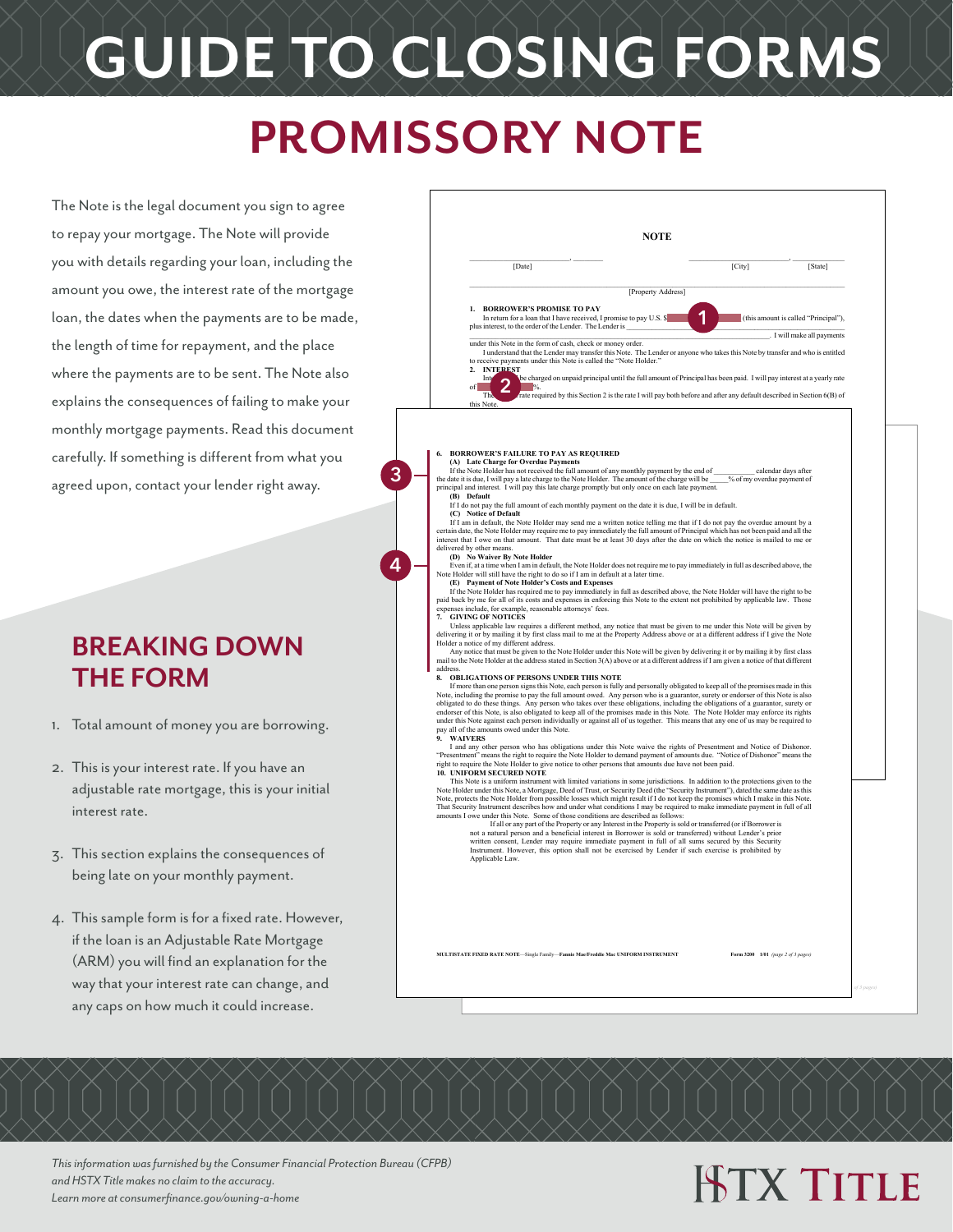# **GUIDE TO CLOSING FORMS**

### **MORTGAGE/SECURITY INSTRUMENT**

This document may be called the Mortgage, Security Instrument, or Deed of Trust. When you sign this document, you are giving the lender the right to take your property by foreclosure if you fail to pay your mortgage according to the terms you've agreed to. This document restates the basic information included in the Promissory Note, as well as explains your responsibilities and rights as a borrower. The mortgagee refers to the lender or the "recipient of the mortgage."

#### **BREAKING DOWN THE MORTGAGE**

**Occupancy:** Note that if the Occupancy section states that you will occupy the property as your principal residence, then you must do so. If you do not move in and continue to use the property as your principal residence according to the conditions in this section, you could risk foreclosure.

**Hazardous Substances:** This states that you are not allowed to store hazardous materials in your home. If you do, you are violating the terms of your loan and your lender could foreclose.

**Acceleration:** This states that if you do not make your monthly mortgage payments on time, or if you do not abide by the other conditions of the loan (e.g. having current homeowners insurance), your lender can declare your loan in default. If your loan is in default, your lender has a right to demand that you pay your entire loan off immediately. If you can't pay, the lender can start foreclosure proceedings.

**6. Occupancy.** Borrower shall occupy, establish, and use the Property as Borrower's principal residence within 60 days after the execution of this Security Instrument and shall -<br>continue to occupy the Property as Borrower's principal residence for at least one year after the reasonable for purposes of this paragraph. The notice of acceleration and opportunity to cure **b. Occupancy.** Borrower shall occupy, establish, and use the Property as Borrower principal residence within 60 days after the execution of this Security instrument and shall continue to occupy the Property as Borrower's principal residence for at least one year att

21. Hazardous Substances. As used in this Section 21: (a) "Hazardous Substances" are those substances defined as toxic or hazardous substances, pollutants, or wastes by Environmental Law and the following substances: gasoline, kerosene, other flammable or toxic

action, or removal action, as defined in Environmental Law; and (d) an "Environmental **22. Acceleration; Remedies. Lender shall give notice to Borrower prior to**  acceleration following Borrower's breach of any covenant or agreement in this Security Instrument (but not prior to acceleration under Section 18 unless Applicable Law provides

*This information was furnished by the Consumer Financial Protection Bureau (CFPB) and HSTX Title makes no claim to the accuracy. Learn more at consumerfinance.gov/owning-a-home*

## **ISTX TITLE**